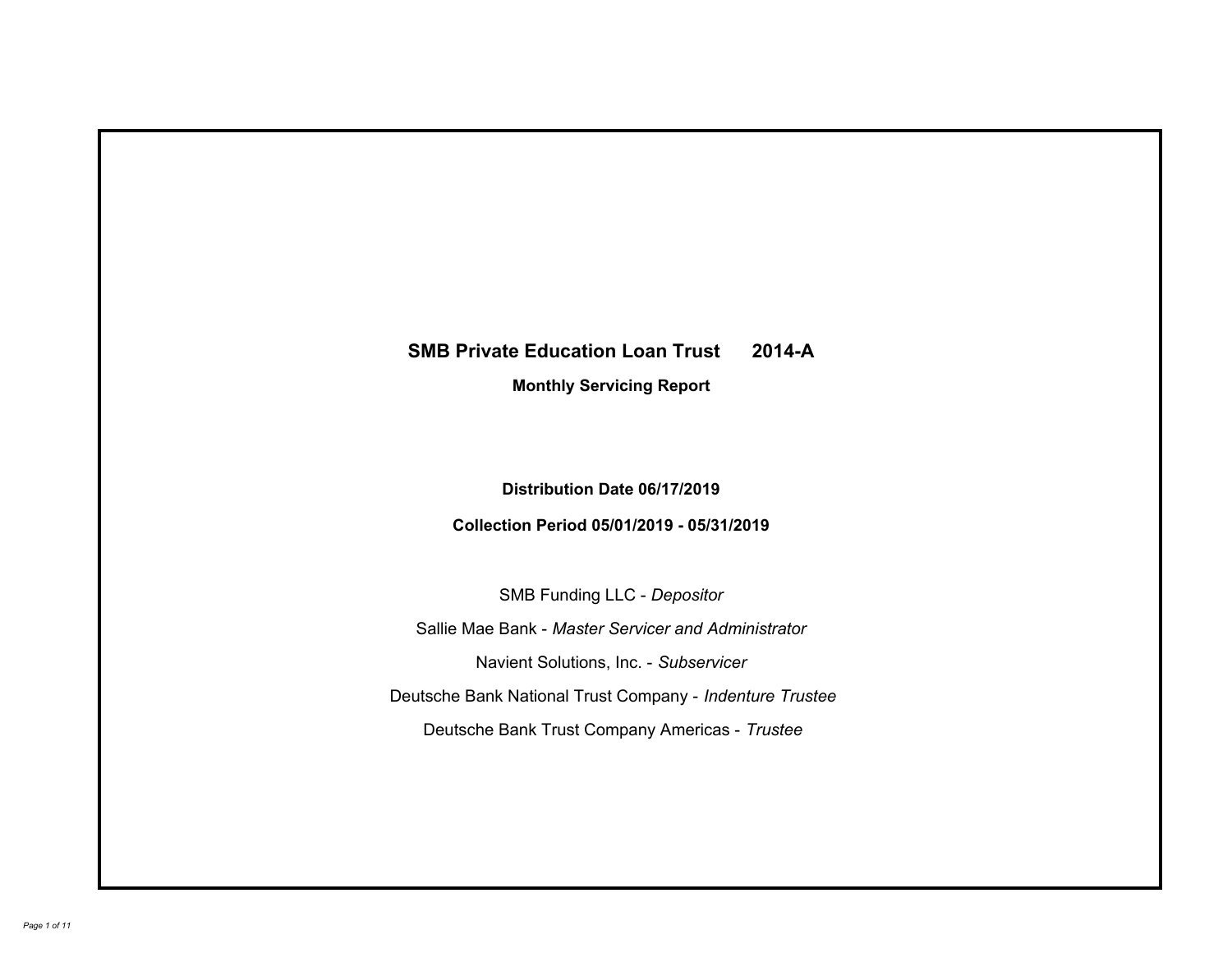|  |  |  | <b>Deal Parameters</b> |  |
|--|--|--|------------------------|--|
|--|--|--|------------------------|--|

| A | <b>Student Loan Portfolio Characteristics</b>   |                   | 08/07/2014       | 04/30/2019       | 05/31/2019       |
|---|-------------------------------------------------|-------------------|------------------|------------------|------------------|
|   | <b>Principal Balance</b>                        |                   | \$361,523,983.59 | \$193,479,527.97 | \$190,263,953.78 |
|   | Interest to be Capitalized Balance              |                   | 17,313,307.43    | 4,834,101.79     | 4,677,921.04     |
|   | Pool Balance                                    |                   | \$378,837,291.02 | \$198,313,629.76 | \$194,941,874.82 |
|   | Weighted Average Coupon (WAC)                   |                   | 7.81%            | 9.28%            | 9.28%            |
|   | Weighted Average Remaining Term                 |                   | 138.29           | 160.72           | 161.87           |
|   | Number of Loans                                 |                   | 33,555           | 17,999           | 17,690           |
|   | Number of Borrowers                             |                   | 26,651           | 14,270           | 14,031           |
|   | Pool Factor                                     |                   |                  | 0.523479696      | 0.514579424      |
|   | Since Issued Total Constant Prepayment Rate (1) |                   |                  | 7.95%            | 7.95%            |
| B | <b>Debt Securities</b>                          | <b>Cusip/Isin</b> | 05/15/2019       |                  | 06/17/2019       |
|   | A2A                                             | 784456AB1         | \$25,564,819.90  |                  | \$24,436,101.99  |
|   | A2B                                             | 784456AC9         | \$25,564,819.89  |                  | \$24,436,101.98  |
|   | A <sub>3</sub>                                  | 784456AD7         | \$50,000,000.00  |                  | \$50,000,000.00  |
|   | В                                               | 784456AE5         | \$36,000,000.00  |                  | \$36,000,000.00  |
|   | C                                               | 784456AF2         | \$42,000,000.00  |                  | \$42,000,000.00  |
|   |                                                 |                   |                  |                  |                  |
| C | <b>Certificates</b>                             | <b>Cusip/Isin</b> | 05/15/2019       |                  | 06/17/2019       |
|   | <b>Excess Distribution</b>                      | 784456105         | \$100,000.00     |                  | \$100,000.00     |
|   |                                                 |                   |                  |                  |                  |
| D | <b>Account Balances</b>                         |                   | 05/15/2019       |                  | 06/17/2019       |
|   | Reserve Account Balance                         |                   | \$958,735.00     |                  | \$958,735.00     |
| E | <b>Asset / Liability</b>                        |                   | 05/15/2019       |                  | 06/17/2019       |
|   | Overcollateralization Percentage *              |                   | 30.85%           |                  | 30.81%           |
|   | Specified Overcollateralization Amount *        |                   | \$59,494,088.93  |                  | \$58,482,562.45  |
|   | Actual Overcollateralization Amount *           |                   | \$61,183,989.97  |                  | \$60,069,670.85  |

\* Based on the Rated debt securities (Class A and Class B Bonds)

(1) Since Issued Total CPR calculations found in monthly servicing reports issued on or prior to September 15, 2015 originally included loans that were removed from the pool by the sponsor because they became ineligible for the pool between the cut-off date and settlement date. On October 5, 2015, Since Issued Total CPR calculations were revised to exclude these loans and all prior monthly servicing reports were restated. For additional information, see 'Since Issued CPR Methodology' found on page 11 of this report.

*Page 2 of 11 Trust 2014-A Monthly Servicing Report: Collection Period 05/01/2019 - 05/31/2019, Distribution Date 06/17/2019*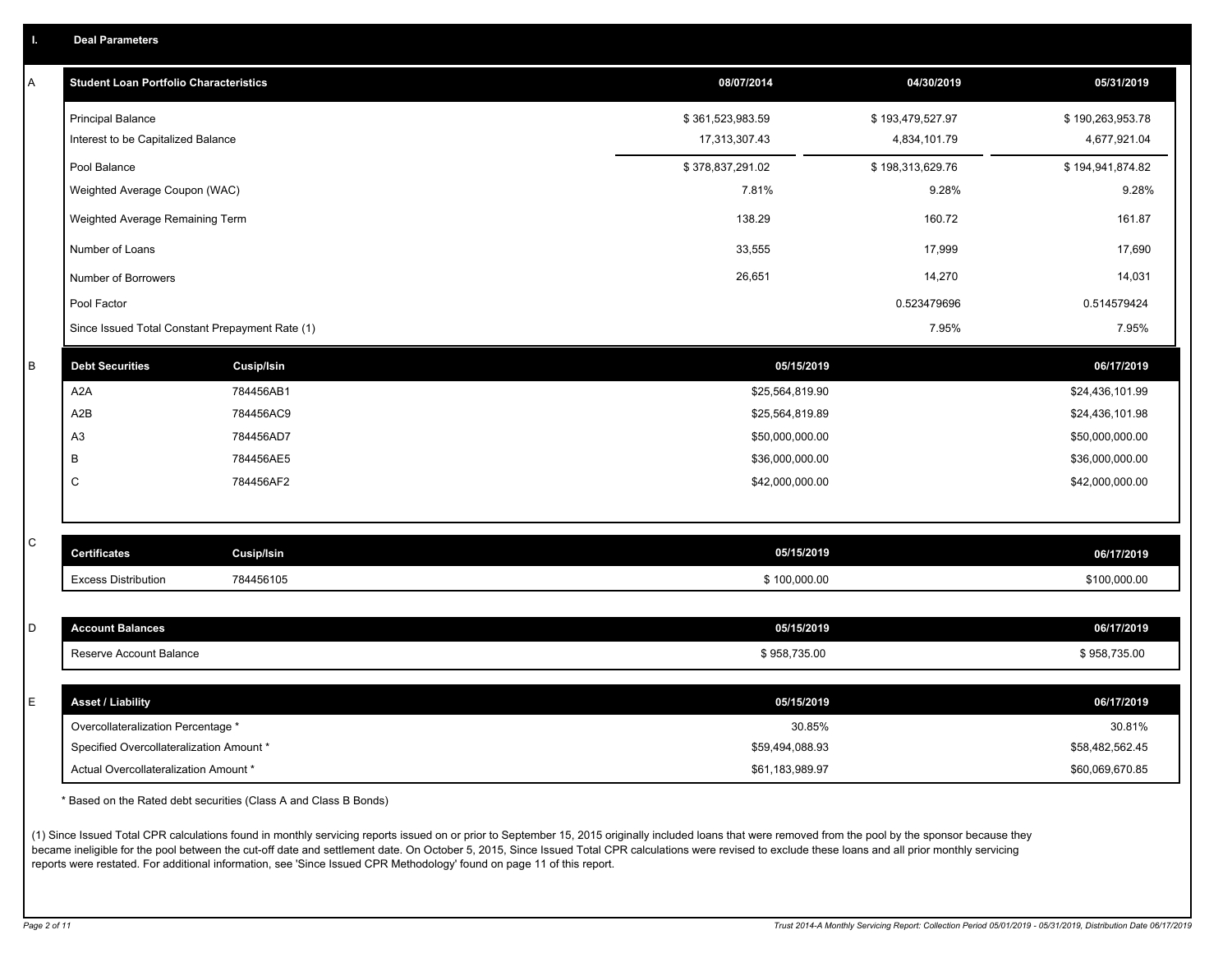### **II. 2014-A Trust Activity 05/01/2019 through 05/31/2019**

| Α | <b>Student Loan Principal Receipts</b>                           |                |
|---|------------------------------------------------------------------|----------------|
|   | <b>Borrower Principal</b>                                        | 3,422,423.82   |
|   | <b>Consolidation Activity Principal</b>                          | 0.00           |
|   | Seller Principal Reimbursement                                   | 0.00           |
|   | Servicer Principal Reimbursement                                 | 0.00           |
|   | Delinquent Principal Purchases by Servicer                       | 0.00           |
|   | <b>Other Principal Deposits</b>                                  | 0.00           |
|   | <b>Total Principal Receipts</b>                                  | \$3,422,423.82 |
| B | <b>Student Loan Interest Receipts</b>                            |                |
|   | <b>Borrower Interest</b>                                         | 1,133,702.34   |
|   | <b>Consolidation Activity Interest</b>                           | 0.00           |
|   | Seller Interest Reimbursement                                    | 0.00           |
|   | Servicer Interest Reimbursement                                  | (4,329.78)     |
|   | Delinquent Interest Purchases by Servicer                        | 0.00           |
|   | <b>Other Interest Deposits</b>                                   | 9,703.21       |
|   | <b>Total Interest Receipts</b>                                   | \$1,139,075.77 |
| С | <b>Recoveries on Realized Losses</b>                             | \$22,591.61    |
| D | <b>Investment Income</b>                                         | \$10,322.67    |
| Е | <b>Funds Borrowed from Next Collection Period</b>                | \$0.00         |
| F | <b>Funds Repaid from Prior Collection Period</b>                 | \$0.00         |
| G | Loan Sale or Purchase Proceeds                                   | \$0.00         |
| H | <b>Initial Deposits to Collection Account</b>                    | \$0.00         |
|   | <b>Excess Transferred from Other Accounts</b>                    | \$0.00         |
| J | <b>Borrower Benefit Reimbursements</b>                           | \$0.00         |
| Κ | <b>Gross Swap Receipt</b>                                        | \$0.00         |
| L | <b>Other Deposits</b>                                            | \$0.00         |
| М | <b>Other Fees Collected</b>                                      | \$0.00         |
| N | <b>AVAILABLE FUNDS</b>                                           | \$4,594,413.87 |
| O | Non-Cash Principal Activity During Collection Period             | \$206,849.63   |
| P | Aggregate Purchased Amounts by the Depositor, Servicer or Seller | \$0.00         |
| Q | Aggregate Loan Substitutions                                     | \$0.00         |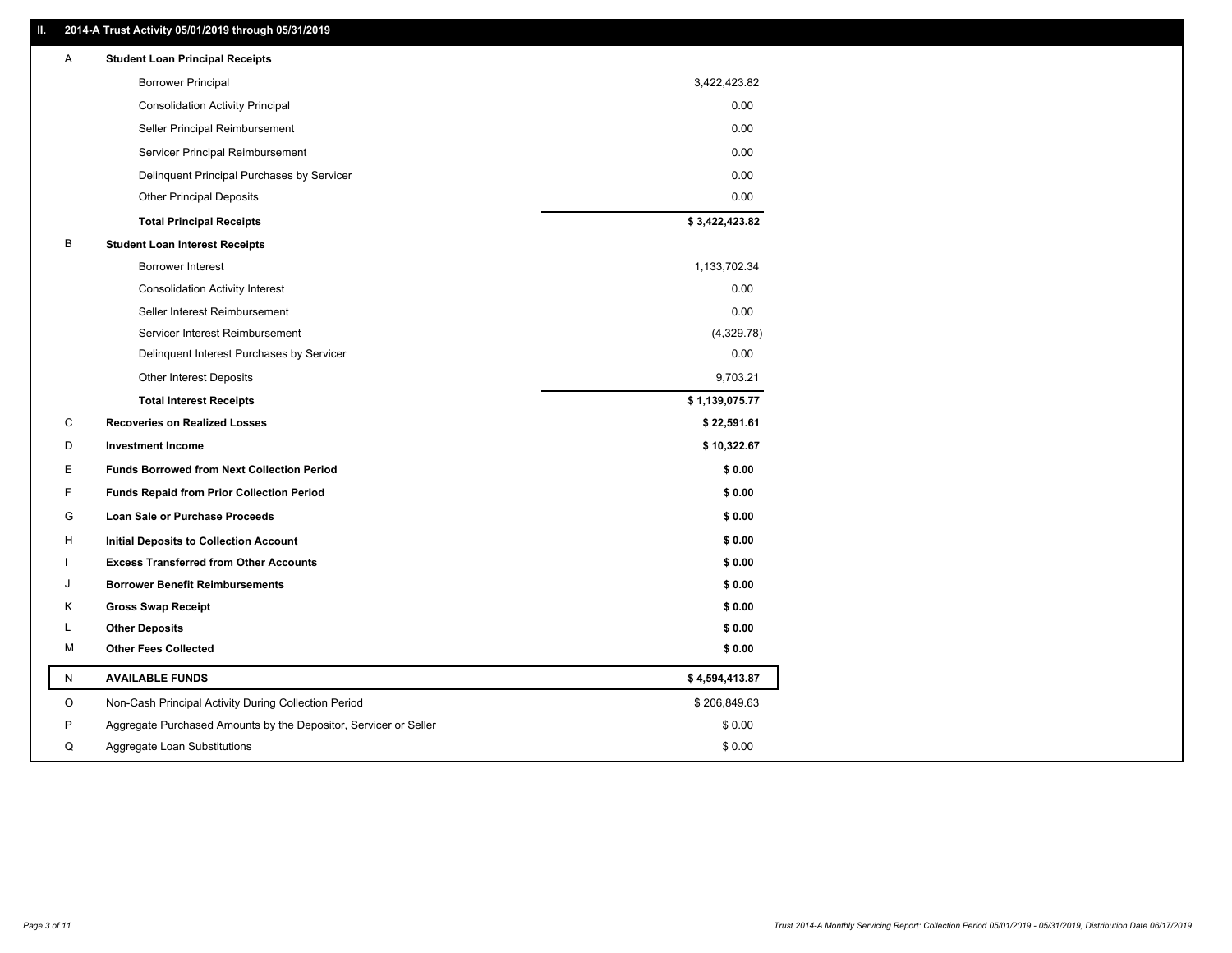|                         |                          | 05/31/2019 |                  |           |                          | 04/30/2019 |                  |                |
|-------------------------|--------------------------|------------|------------------|-----------|--------------------------|------------|------------------|----------------|
|                         | <b>Wtd Avg</b><br>Coupon |            |                  |           | <b>Wtd Avg</b><br>Coupon |            |                  | % of Principal |
| IN SCHOOL               | 10.33%                   | 230        | \$3,093,025.04   | 1.587%    | 10.38%                   | 277        | \$3,788,814.31   | 1.911%         |
| <b>GRACE</b>            | 10.37%                   | 128        | \$1,764,190.34   | 0.905%    | 10.23%                   | 87         | \$1,147,259.11   | 0.579%         |
| <b>DEFERMENT</b>        | 10.39%                   | 964        | \$12,956,058.01  | 6.646%    | 10.35%                   | 1,045      | \$14,086,035.81  | 7.103%         |
| <b>CURRENT</b>          | 9.07%                    | 15,323     | \$162,311,120.54 | 83.261%   | 9.05%                    | 15,505     | \$163,725,454.31 | 82.559%        |
| 31-60 DAYS DELINQUENT   | 10.11%                   | 245        | \$3,242,487.52   | 1.663%    | 9.99%                    | 247        | \$3,353,102.75   | 1.691%         |
| 61-90 DAYS DELINQUENT   | 10.39%                   | 149        | \$2,124,466.85   | 1.090%    | 10.60%                   | 153        | \$2,020,642.70   | 1.019%         |
| 91-120 DAYS DELINQUENT  | 10.87%                   | 112        | \$1,630,881.01   | 0.837%    | 10.59%                   | 115        | \$1,761,339.11   | 0.888%         |
| 121-150 DAYS DELINQUENT | 10.44%                   | 75         | \$1,116,104.82   | 0.573%    | 10.83%                   | 74         | \$1,050,496.38   | 0.530%         |
| 151-180 DAYS DELINQUENT | 11.15%                   | 58         | \$860,294.77     | 0.441%    | 11.01%                   | 93         | \$1,356,495.86   | 0.684%         |
| > 180 DAYS DELINQUENT   | 10.88%                   | 63         | \$954,580.33     | 0.490%    | 10.50%                   | 44         | \$713,793.38     | 0.360%         |
| FORBEARANCE             | 9.88%                    | 343        | \$4,888,665.59   | 2.508%    | 10.18%                   | 359        | \$5,310,196.04   | 2.678%         |
|                         |                          | 17,690     | \$194,941,874.82 | 100.00%   |                          | 17,999     | \$198,313,629.76 | 100.00%        |
|                         |                          |            | # Loans          | Principal | % of Principal           |            | # Loans          | Principal      |

Percentages may not total 100% due to rounding \*

\*\* Smart Option Interest Only loans and \$25 Fixed Payment loans classified as in repayment whether student borrowers are in school, in grace, in deferment or required to make full principal and interest payments on their l

\*\*\* To conform with company standard reporting these sections now include Princial and Interest Accrued to Capitalize.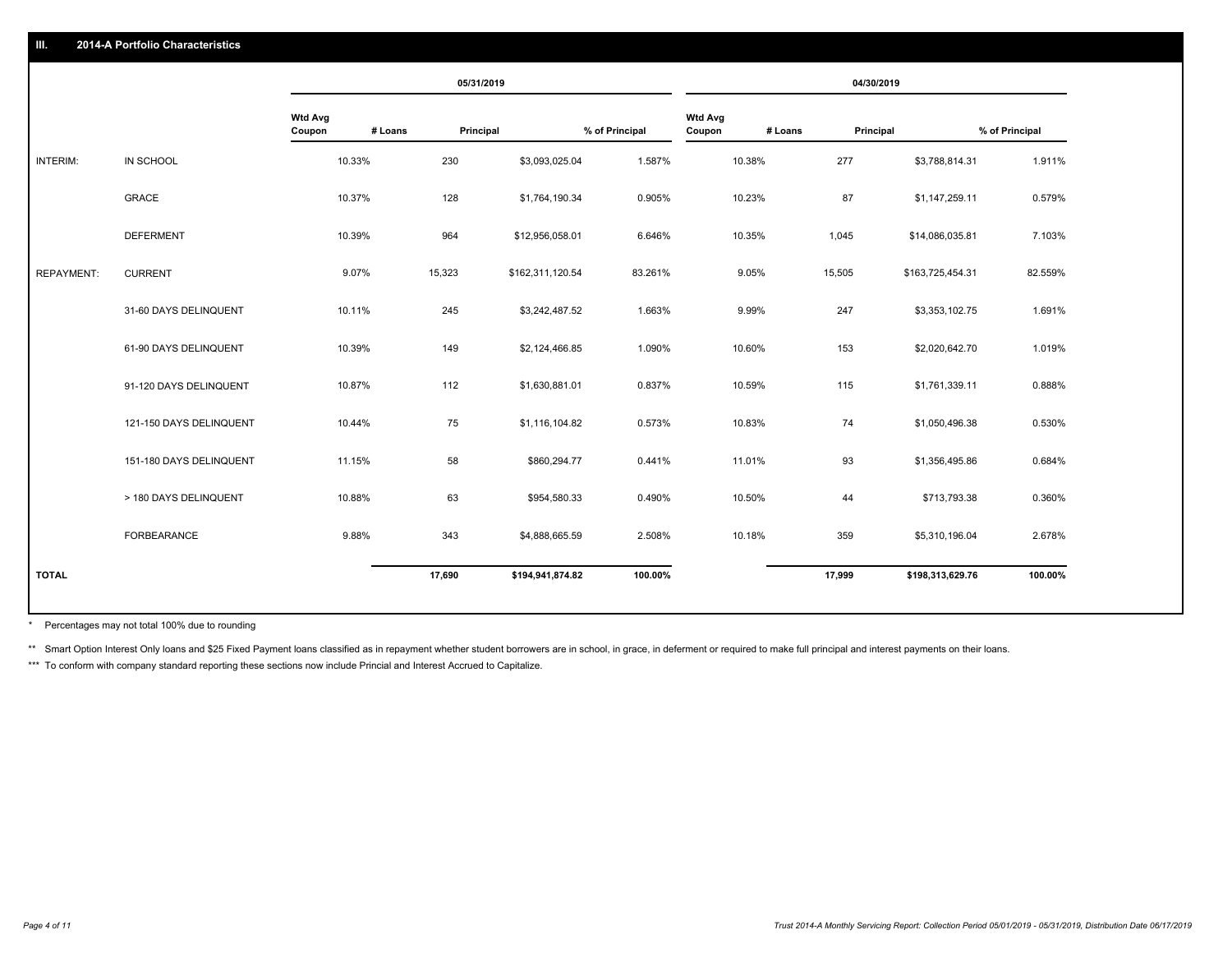|                                                         | 5/31/2019        | 4/30/2019        |
|---------------------------------------------------------|------------------|------------------|
| Pool Balance                                            | \$194,941,874.82 | \$198,313,629.76 |
| Total # Loans                                           | 17,690           | 17,999           |
| Total # Borrowers                                       | 14,031           | 14,270           |
| Weighted Average Coupon                                 | 9.28%            | 9.28%            |
| Weighted Average Remaining Term                         | 161.87           | 160.72           |
| Percent of Pool - Cosigned                              | 93.8%            | 93.8%            |
| Percent of Pool - Non Cosigned                          | 6.2%             | 6.2%             |
| Borrower Interest Accrued for Period                    | \$1,489,830.94   | \$1,463,780.72   |
| <b>Outstanding Borrower Interest Accrued</b>            | \$6,147,453.27   | \$6,324,947.81   |
| Gross Principal Realized Loss - Periodic *              | \$283,222.89     | \$401,148.60     |
| Gross Principal Realized Loss - Cumulative *            | \$13,206,323.18  | \$12,923,100.29  |
| Delinquent Principal Purchased by Servicer - Periodic   | \$0.00           | \$0.00           |
| Delinquent Principal Purchased by Servicer - Cumulative | \$0.00           | \$0.00           |
| Recoveries on Realized Losses - Periodic                | \$22,591.61      | \$56,611.82      |
| Recoveries on Realized Losses - Cumulative              | \$1,116,814.18   | \$1,094,222.57   |
| Net Losses - Periodic                                   | \$260,631.28     | \$344,536.78     |
| Net Losses - Cumulative                                 | \$12,089,509.00  | \$11,828,877.72  |
| <b>Cumulative Gross Defaults</b>                        | \$13,206,323.18  | \$12,923,100.29  |
| Change in Gross Defaults                                | \$283,222.89     | \$401,148.60     |
| Non-Cash Principal Activity - Capitalized Interest      | \$490,053.45     | \$229,290.09     |
| Since Issued Total Constant Prepayment Rate (CPR) (1)   | 7.95%            | 7.95%            |
| <b>Loan Substitutions</b>                               | \$0.00           | \$0.00           |
| <b>Cumulative Loan Substitutions</b>                    | \$0.00           | \$0.00           |
| <b>Unpaid Master Servicing Fees</b>                     | \$0.00           | \$0.00           |
| <b>Unpaid Sub-Servicing Fees</b>                        | \$0.00           | \$0.00           |
| <b>Unpaid Administration Fees</b>                       | \$0.00           | \$0.00           |
| Unpaid Carryover Master Servicing Fees                  | \$0.00           | \$0.00           |
| Unpaid Carryover Sub-Servicing Fees                     | \$0.00           | \$0.00           |
| Note Interest Shortfall                                 | \$0.00           | \$0.00           |

\* In accordance with the Sub-Servicer's current policies and procedures, after September 1, 2017 loans subject to bankruptcy claims generally will not be reported as a charged-off unless and until they are delinquent for 2

(1) Since Issued Total CPR calculations found in monthly servicing reports issued on or prior to September 15, 2015 originally included loans that were removed from the pool by the sponsor because they became ineligible fo between the cut-off date and settlement date. On October 5, 2015, Since Issued Total CPR calculations were revised to exclude these loans and all prior monthly servicing reports were restated. For additional information, s CPR Methodology' found on page 11 of this report.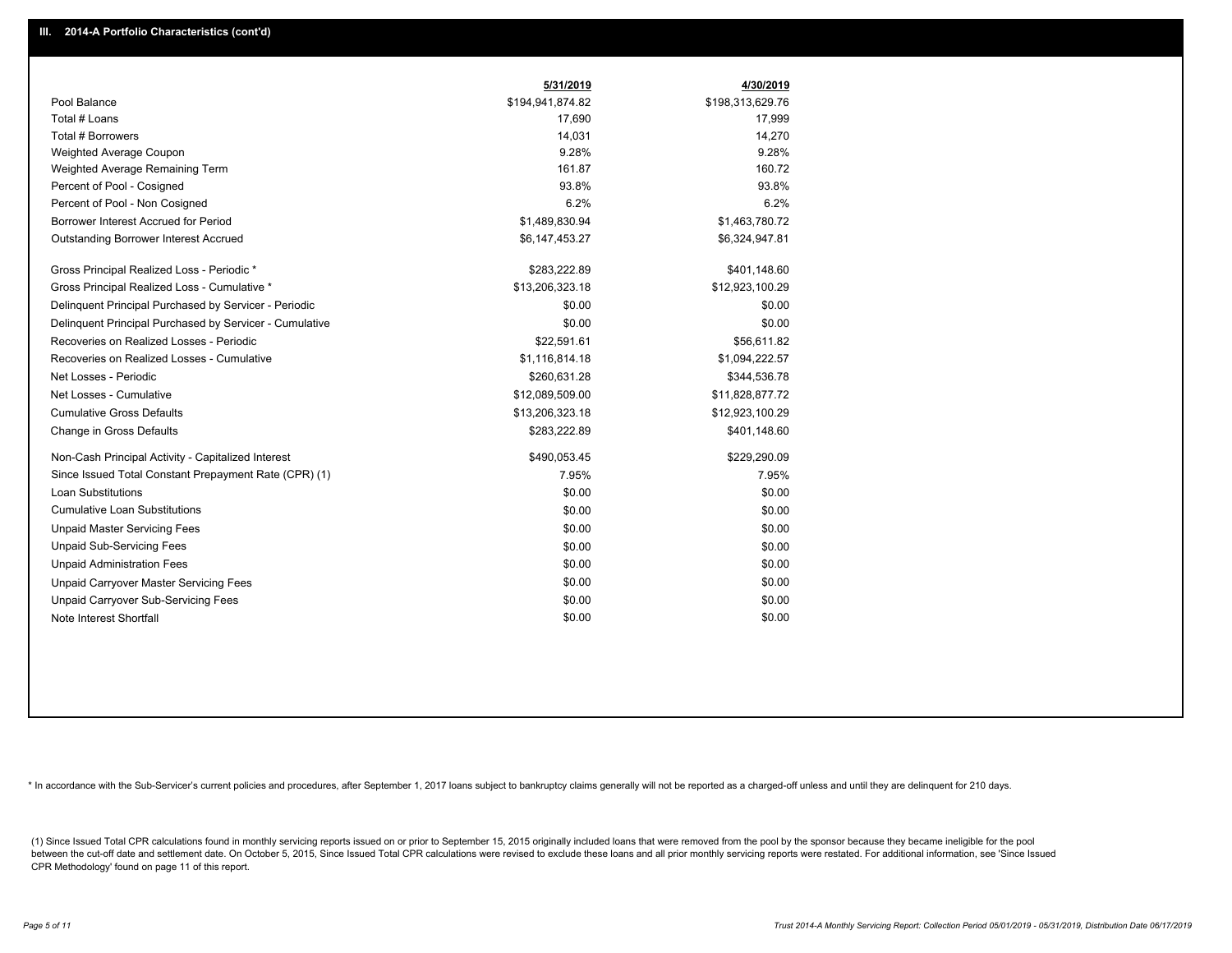## **IV. 2014-A Portfolio Statistics by Loan Program**

|                                                        | Weighted<br><b>Average Coupon</b> | # LOANS | <b>\$ AMOUNT</b> | $%$ *    |
|--------------------------------------------------------|-----------------------------------|---------|------------------|----------|
| - Smart Option Deferred Loans                          | 9.58%                             | 8,620   | \$95,881,495.95  | 49.185%  |
| - Smart Option Fixed Pay Loans                         | 9.27%                             | 5,118   | \$68,749,606.67  | 35.267%  |
| - Smart Option Interest-Only Loans                     | 8.37%                             | 3,952   | \$30,310,772.20  | 15.549%  |
| Other Loan Programs                                    | 0.00%                             | 0.00    | \$0.00           | 0.000%   |
| <b>Total</b>                                           | 9.28%                             | 17,690  | \$194,941,874.82 | 100.000% |
| Prime Indexed Loans -- Monthly Reset Adjustable        |                                   |         | \$0.00           |          |
| Prime Indexed Loans -- Monthly Reset Non-Adjustable    |                                   |         | \$0.00           |          |
| Prime Indexed Loans -- Quarterly Reset Adjustable      |                                   |         | \$0.00           |          |
| Prime Indexed Loans -- Quarterly Reset Non-Adjustable  |                                   |         | \$0.00           |          |
| Prime Indexed Loans -- Annual Reset                    |                                   |         | \$0.00           |          |
| <b>T-Bill Indexed Loans</b>                            |                                   |         | \$0.00           |          |
| <b>Fixed Rate Loans</b>                                |                                   |         | \$26,322,412.47  |          |
| <b>LIBOR Indexed Loans</b>                             |                                   |         | \$168,619,462.35 |          |
|                                                        |                                   |         |                  |          |
| * Note: Percentages may not total 100% due to rounding |                                   |         |                  |          |

To conform with company standard reporting these sections now include Princial and Interest Accrued to Capitalize.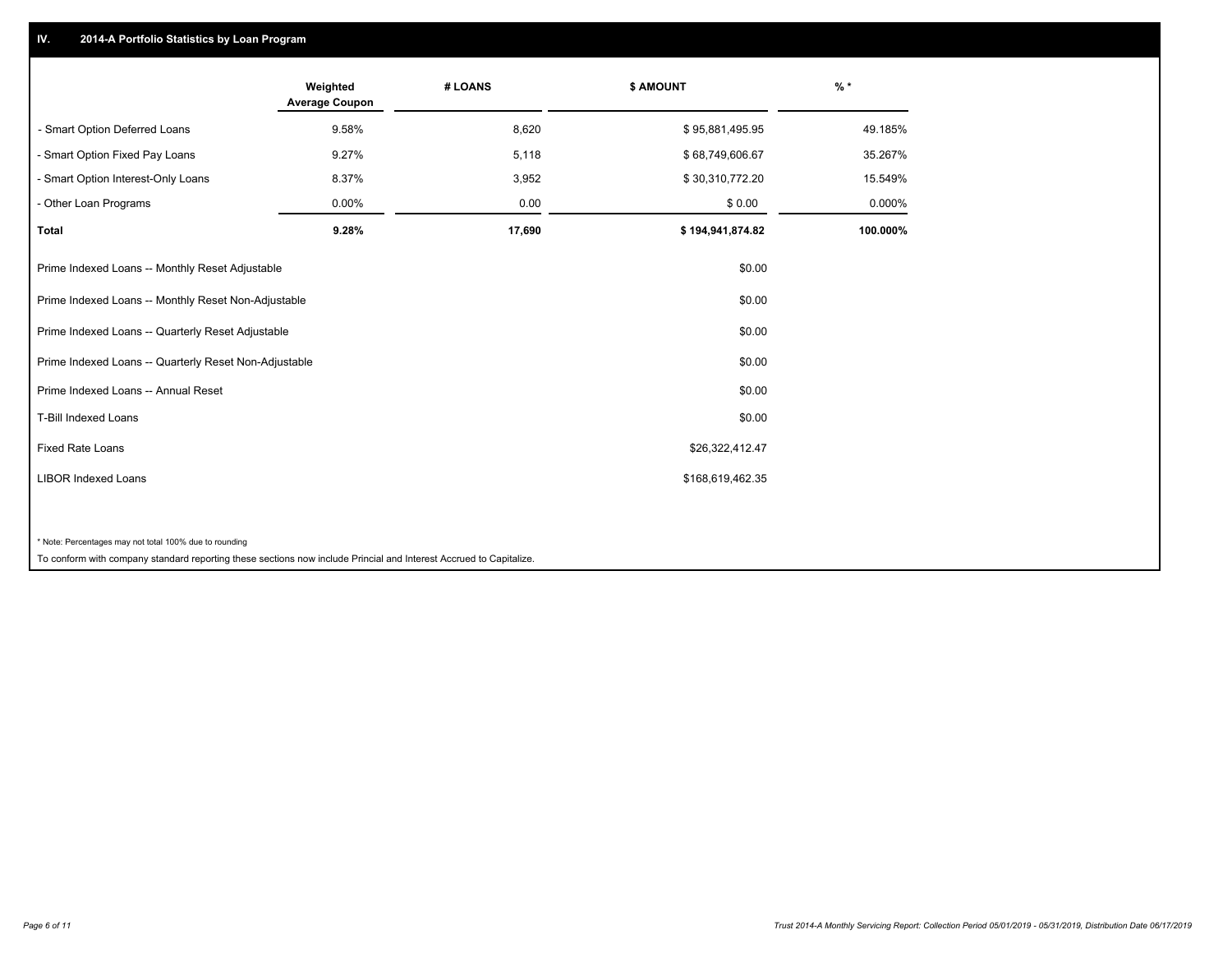| v. |      | 2014-A Reserve Account and Principal Distribution Calculations                                                                                                                                     |                  |  |
|----|------|----------------------------------------------------------------------------------------------------------------------------------------------------------------------------------------------------|------------------|--|
| А. |      | <b>Reserve Account</b>                                                                                                                                                                             |                  |  |
|    |      | Specified Reserve Account Balance                                                                                                                                                                  | \$958,735.00     |  |
|    |      | Actual Reserve Account Balance                                                                                                                                                                     | \$958,735.00     |  |
| В. |      | <b>Principal Distribution Amount</b>                                                                                                                                                               |                  |  |
|    | i.   | Class A Notes Outstanding                                                                                                                                                                          | \$101,129,639.79 |  |
|    | ii.  | Pool Balance                                                                                                                                                                                       | \$194,941,874.82 |  |
|    | iii. | First Priority Principal Distribution Amount (i - ii)                                                                                                                                              | \$0.00           |  |
|    | iv.  | Class A and B Notes Outstanding                                                                                                                                                                    | \$137,129,639.79 |  |
|    | v.   | First Priority Principal Distribution Amount                                                                                                                                                       | \$0.00           |  |
|    | vi.  | Pool Balance                                                                                                                                                                                       | \$194,941,874.82 |  |
|    | vii. | Specified Overcollateralization Amount                                                                                                                                                             | \$58,482,562.45  |  |
|    |      | viii. Regular Principal Distribution Amount (iv - v) - (vi - vii)                                                                                                                                  | \$670,327.42     |  |
|    | ix.  | Notes Outstanding                                                                                                                                                                                  | \$179,129,639.79 |  |
|    | Х.   | First Priority Principal Distribution Amount                                                                                                                                                       | \$0.00           |  |
|    | xi.  | Regular Principal Distribution Amount                                                                                                                                                              | \$670,327.42     |  |
|    | xii. | Available Funds (after payment of waterfall items A through J) *                                                                                                                                   | \$3,174,216.80   |  |
|    |      | xiii. Additional Principal Distribution Amount (min(ix - x - xi, xiii))                                                                                                                            | \$1,587,108.40   |  |
|    |      | * Represents 50% of value if the principal balance of the notes is greater than 10% of initial principal balance of the notes or the Class A and Class B note are reduced to 0, otherwise the full |                  |  |

value is shown.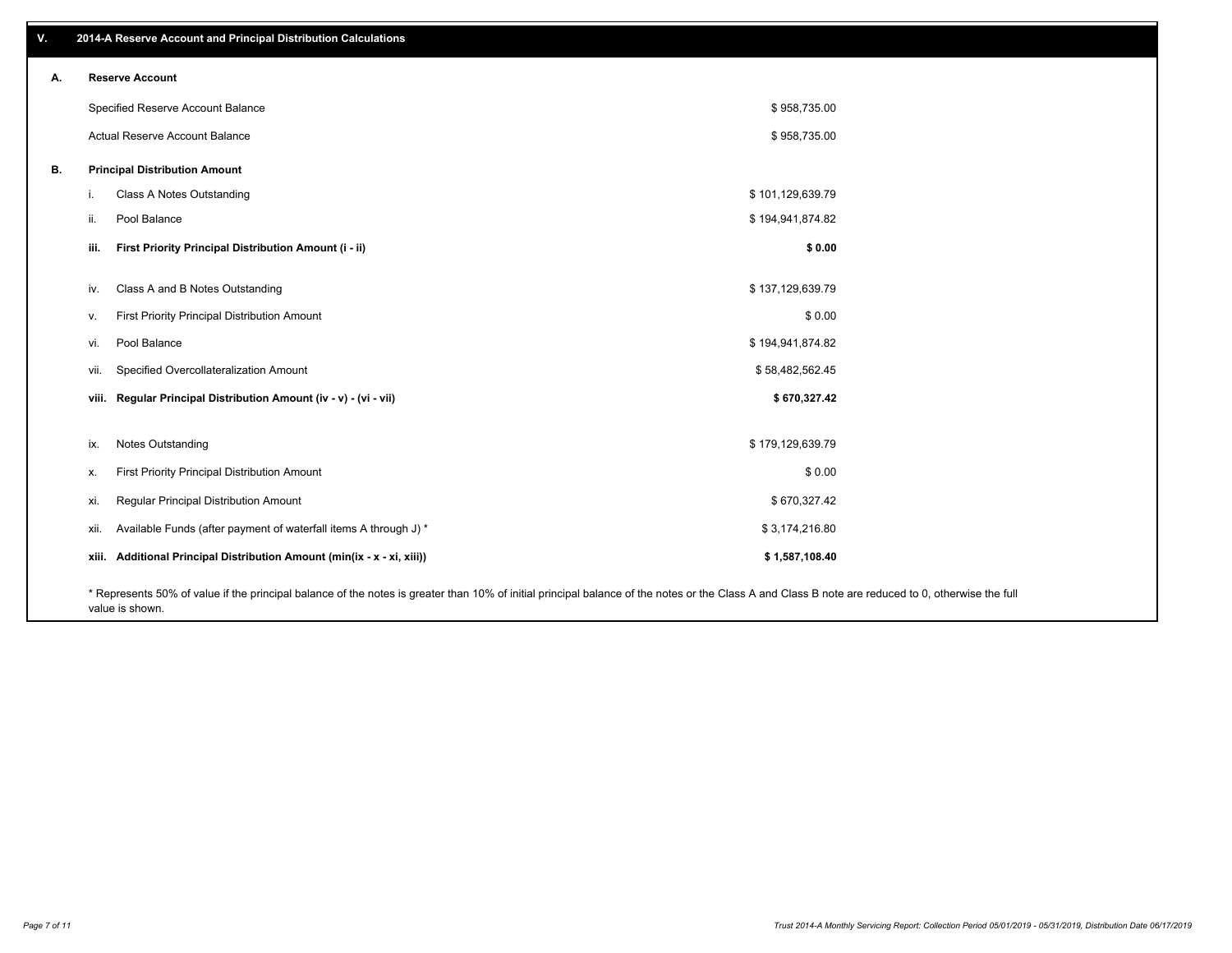| VI. |  | 2014-A Waterfall for Distributions |  |  |  |
|-----|--|------------------------------------|--|--|--|
|-----|--|------------------------------------|--|--|--|

|              |                                                                                        | Paid                        | <b>Funds Balance</b> |
|--------------|----------------------------------------------------------------------------------------|-----------------------------|----------------------|
|              | <b>Total Available Funds</b>                                                           |                             | \$4,594,413.87       |
| A            | <b>Trustee Fees</b>                                                                    | \$0.00                      | \$4,594,413.87       |
| B            | i. Master Servicing Fees                                                               | \$8,121.25                  | \$4,586,292.62       |
|              | ii. Sub-Servicing Fees                                                                 | \$127,916.88                | \$4,458,375.74       |
| $\mathsf{C}$ | i. Administration Fees                                                                 | \$6,667.00                  | \$4,451,708.74       |
|              | ii. Unreimbursed Administrator Advances plus any Unpaid                                | \$0.00                      | \$4,451,708.74       |
| D            | Class A Noteholders Interest Distribution Amount                                       | \$329,664.52                | \$4,122,044.22       |
| E            | <b>First Priority Principal Payment</b>                                                | \$0.00                      | \$4,122,044.22       |
| F            | Class B Noteholders Interest Distribution Amount                                       | \$120,000.00                | \$4,002,044.22       |
| G            | Class C Noteholders Interest Distribution Amount                                       | \$157,500.00                | \$3,844,544.22       |
| H            | Reinstatement Reserve Account                                                          | \$0.00                      | \$3,844,544.22       |
| $\mathbf{I}$ | Regular Principal Distribution                                                         | \$670,327.42                | \$3,174,216.80       |
| J            | i. Carryover Master Servicing Fees                                                     | \$0.00                      | \$3,174,216.80       |
|              | ii. Carryover Sub-servicing Fees                                                       | \$0.00                      | \$3,174,216.80       |
| Κ            | Additional Principal Distribution Amount                                               | \$1,587,108.40              | \$1,587,108.40       |
| L            | Unpaid Expenses of Trustee                                                             | \$0.00                      | \$1,587,108.40       |
| М            | Unpaid Expenses of Administrator                                                       | \$0.00                      | \$1,587,108.40       |
| N            | Remaining Funds to the Excess Distribution Certificateholder                           | \$1,587,108.40              | \$0.00               |
|              | <b>Waterfall Conditions</b>                                                            |                             |                      |
|              |                                                                                        |                             |                      |
|              | <b>Class C Noteholders' Interest Distribution Condition</b>                            |                             |                      |
|              | Pool Balance<br>i.                                                                     | \$194,941,874.82            |                      |
|              | ii.<br>Class A and B Notes Outstanding<br>iii.                                         | \$137,129,639.79<br>142.16% |                      |
|              | Class C Noteholders' Interest Distribution Ratio (i / ii)<br>Minimum Ratio<br>iv.      | 110.00%                     |                      |
|              | Is the Class C Noteholders' Interest Distribution Condition Satisfied (iii > iv)<br>V. | Y                           |                      |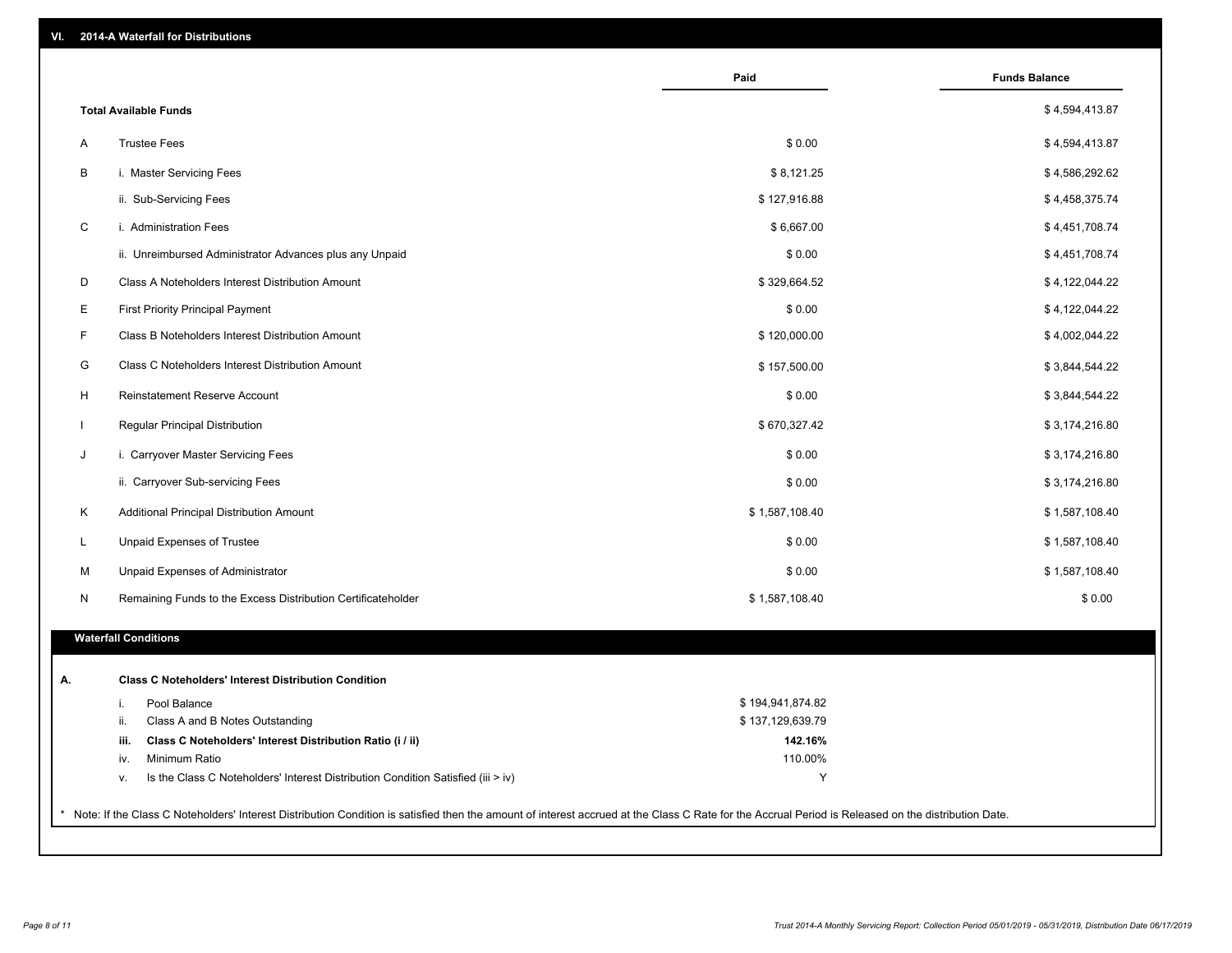| <b>Distribution Amounts</b>                                |                         |                         |                         |
|------------------------------------------------------------|-------------------------|-------------------------|-------------------------|
|                                                            | A <sub>2</sub> A        | A <sub>2</sub> B        | A <sub>3</sub>          |
| Cusip/Isin                                                 | 784456AB1               | 784456AC9               | 784456AD7               |
| <b>Beginning Balance</b>                                   | \$25,564,819.90         | \$25,564,819.89         | \$50,000,000.00         |
| Index                                                      | <b>FIXED</b>            | <b>LIBOR</b>            | <b>LIBOR</b>            |
| Spread/Fixed Rate                                          | 3.05%                   | 1.15%                   | 1.50%                   |
| Record Date (Days Prior to Distribution)                   | 1 NEW YORK BUSINESS DAY | 1 NEW YORK BUSINESS DAY | 1 NEW YORK BUSINESS DAY |
| <b>Accrual Period Begin</b>                                | 5/15/2019               | 5/15/2019               | 5/15/2019               |
| <b>Accrual Period End</b>                                  | 6/15/2019               | 6/17/2019               | 6/17/2019               |
| Daycount Fraction                                          | 0.08333333              | 0.09166667              | 0.09166667              |
| Interest Rate*                                             | 3.05000%                | 3.58963%                | 3.93963%                |
| <b>Accrued Interest Factor</b>                             | 0.002541667             | 0.003290494             | 0.003611328             |
| <b>Current Interest Due</b>                                | \$64,977.25             | \$84,120.89             | \$180,566.38            |
| Interest Shortfall from Prior Period Plus Accrued Interest | $\mathcal{S}$ -         | $\mathsf{\$}$ -         | $\frac{1}{2}$           |
| <b>Total Interest Due</b>                                  | \$64,977.25             | \$84,120.89             | \$180,566.38            |
| <b>Interest Paid</b>                                       | \$64,977.25             | \$84,120.89             | \$180,566.38            |
| <b>Interest Shortfall</b>                                  | $\mathsf{\$}$ -         | $\mathsf{\$}$ -         | $\mathsf{\$}$ -         |
| <b>Principal Paid</b>                                      | \$1,128,717.91          | \$1,128,717.91          | $\mathsf{\$}$ -         |
| <b>Ending Principal Balance</b>                            | \$24,436,101.99         | \$24,436,101.98         | \$50,000,000.00         |
| Paydown Factor                                             | 0.016598793             | 0.016598793             | 0.000000000             |
| <b>Ending Balance Factor</b>                               | 0.359354441             | 0.359354441             | 1.000000000             |

\* Pay rates for Current Distribution. For the interest rates applicable to the next distribution date, please see https://www.salliemae.com/about/investors/data/SMBabrate.txt.

**VII. 2014-A Distributions**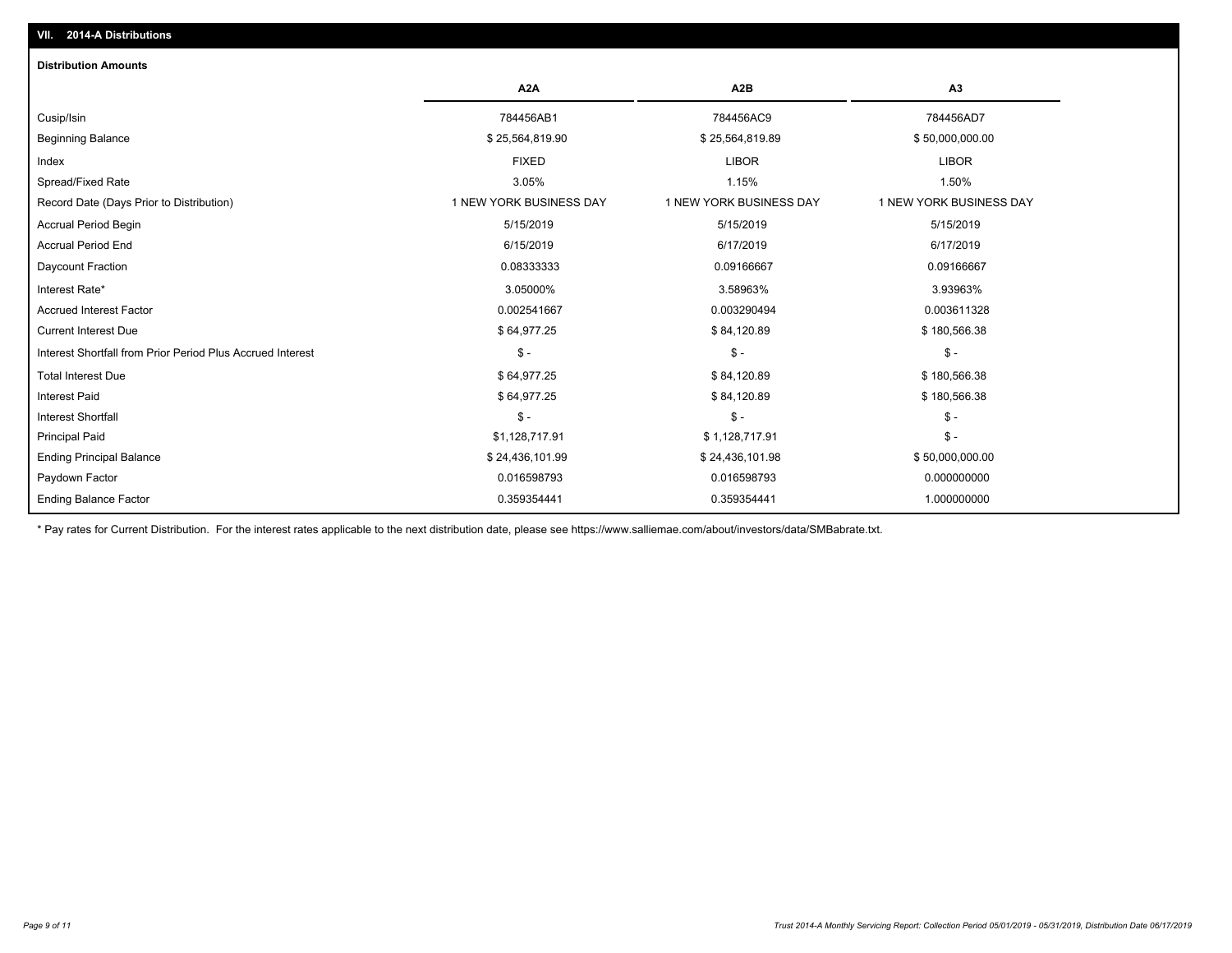| <b>Distribution Amounts</b>                                |                         |                         |
|------------------------------------------------------------|-------------------------|-------------------------|
|                                                            | в                       | C                       |
| Cusip/Isin                                                 | 784456AE5               | 784456AF2               |
| <b>Beginning Balance</b>                                   | \$36,000,000.00         | \$42,000,000.00         |
| Index                                                      | <b>FIXED</b>            | <b>FIXED</b>            |
| Spread/Fixed Rate                                          | 4.00%                   | 4.50%                   |
| Record Date (Days Prior to Distribution)                   | 1 NEW YORK BUSINESS DAY | 1 NEW YORK BUSINESS DAY |
| <b>Accrual Period Begin</b>                                | 5/15/2019               | 5/15/2019               |
| <b>Accrual Period End</b>                                  | 6/15/2019               | 6/15/2019               |
| Daycount Fraction                                          | 0.08333333              | 0.08333333              |
| Interest Rate*                                             | 4.00000%                | 4.50000%                |
| <b>Accrued Interest Factor</b>                             | 0.003333333             | 0.003750000             |
| <b>Current Interest Due</b>                                | \$120,000.00            | \$157,500.00            |
| Interest Shortfall from Prior Period Plus Accrued Interest | $\mathsf{\$}$ -         | $\frac{1}{2}$           |
| <b>Total Interest Due</b>                                  | \$120,000.00            | \$157,500.00            |
| Interest Paid                                              | \$120,000.00            | \$157,500.00            |
| <b>Interest Shortfall</b>                                  | $\mathsf{\$}$ -         | $\mathsf{\$}$ -         |
| <b>Principal Paid</b>                                      | $\mathsf{\$}$ -         | $\mathsf{\$}$ -         |
| <b>Ending Principal Balance</b>                            | \$36,000,000.00         | \$42,000,000.00         |
| Paydown Factor                                             | 0.000000000             | 0.000000000             |
| <b>Ending Balance Factor</b>                               | 1.000000000             | 1.000000000             |

\* Pay rates for Current Distribution. For the interest rates applicable to the next distribution date, please see https://www.salliemae.com/about/investors/data/SMBabrate.txt.

**VII. 2014-A Distributions**